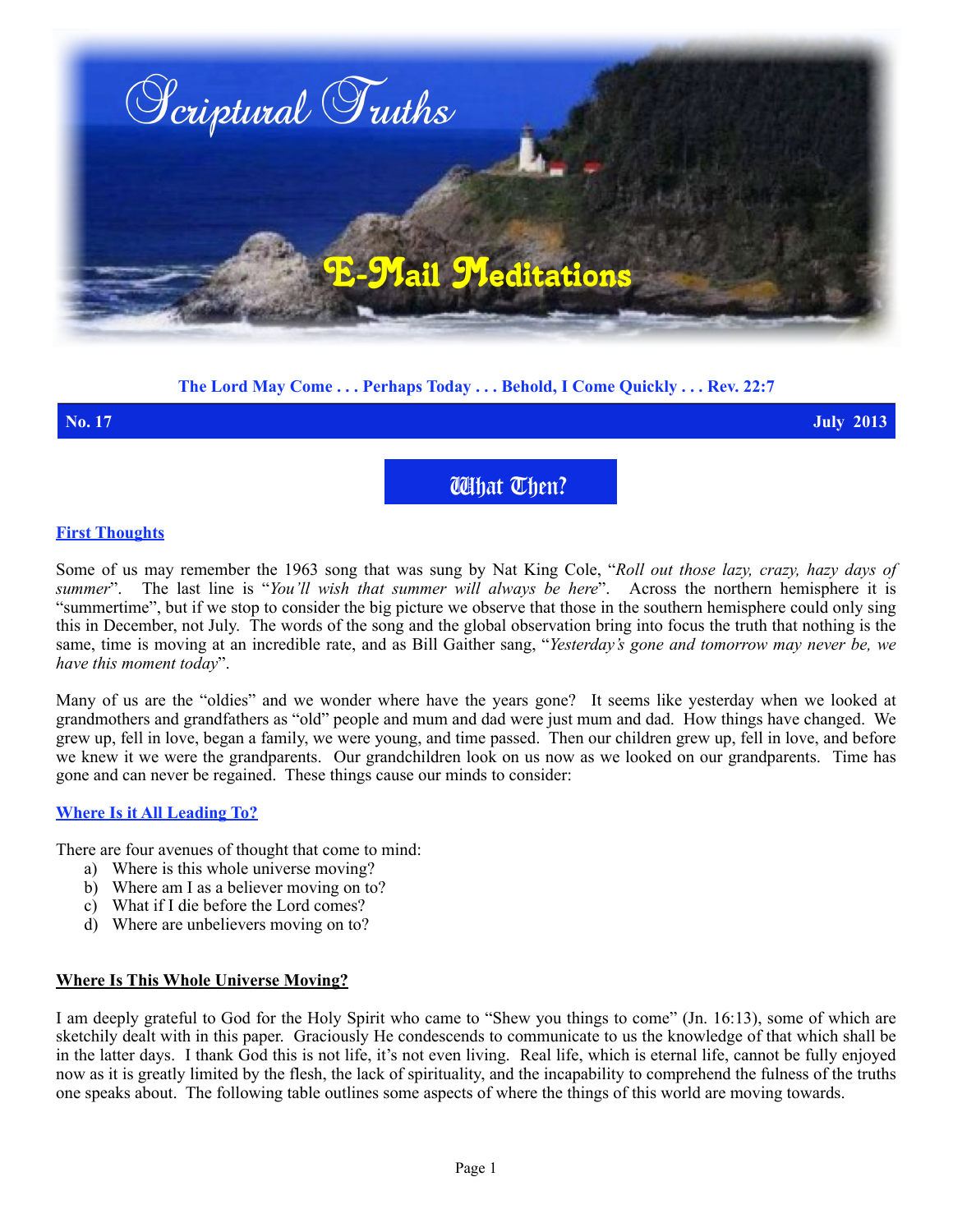| <b>Subject</b>          | <b>Happenings</b>                                                                                                                                                                                                                                                                                                                                                                                                                                                                                          | Reference                                                                                                                           |
|-------------------------|------------------------------------------------------------------------------------------------------------------------------------------------------------------------------------------------------------------------------------------------------------------------------------------------------------------------------------------------------------------------------------------------------------------------------------------------------------------------------------------------------------|-------------------------------------------------------------------------------------------------------------------------------------|
| <b>Evangelistically</b> | The Gospel of the Kingdom being preached                                                                                                                                                                                                                                                                                                                                                                                                                                                                   | Matt. 24:14                                                                                                                         |
| Politically             | The rise of the Beast and False prophet<br>$\bullet$<br>The setting up of the image<br>$\bullet$<br>The end of the political/religious leaders of the world<br>$\bullet$                                                                                                                                                                                                                                                                                                                                   | Rev. 6:2; 13:1-11<br>Rev. 19:20<br>Dan. 2:29-45                                                                                     |
| <b>Religiously</b>      | The suppression of all religion except the state religion<br>$\bullet$<br>Its ending of the whorish religion, Mystery Babylon<br>$\bullet$                                                                                                                                                                                                                                                                                                                                                                 | Dan. 9:27; Rev. 13:15<br>Rev. 17:16                                                                                                 |
| Financially             | No selling or buying except having the mark of the beast<br>$\bullet$<br>The end of the world financially<br>$\bullet$                                                                                                                                                                                                                                                                                                                                                                                     | Rev. 13:17<br>Rev. 18:1-19                                                                                                          |
| <b>Socially</b>         | Evil called good<br>$\bullet$<br>Rejecting of God's moral principles<br>$\bullet$<br>Untold savagery that almost annihilates man<br>$\bullet$                                                                                                                                                                                                                                                                                                                                                              | Isa. $5:20$<br>Dan. 7:25<br>Matt. 24:22                                                                                             |
| <b>Militarily</b>       | The unification of the world superpowers against the Lord<br>$\bullet$<br>The ruin of the armies of the world<br>$\bullet$<br>The great supper of the Lord Almighty<br>$\bullet$                                                                                                                                                                                                                                                                                                                           | Rev. 19:19<br>Rev. 19:21<br>Rev. 19:17-18                                                                                           |
| <b>Spiritually</b>      | The Great White Throne judgment<br>$\bullet$<br>The casting of Satan into the lake of fire                                                                                                                                                                                                                                                                                                                                                                                                                 | Rev. 20:11-15<br>Rev. 20:10                                                                                                         |
| Geographically          | The upheavals of the universe<br>$\bullet$<br>The removal of the heavens and earth<br>$\bullet$<br>The new heavens and earth<br>$\bullet$                                                                                                                                                                                                                                                                                                                                                                  | Rev. 6:12-14<br>Rev. 20:11; 2 Pet. 3:10-12<br>Rev. 21:1; 2 Pet. 3:13                                                                |
| <b>Regally</b>          | The millennial reign of the Lord<br>A kingdom, which:<br>• Is indestructible by corruption and age<br>Is non transferable<br>Is literal<br>Is unstoppable<br>Divine Power will inaugurate<br>By Divine Purpose will be accomplished<br>A Divine Person will rule over, Christ the King<br>Righteousness shall reign, for "A King shall reign in<br>$\bullet$<br>righteousness"<br>• A King who loves righteousness and hates iniquity,<br>lawlessness.<br>• A King who is just, ruling in the fear of God. | Dan. 2:44<br>Dan. 2:44<br>Dan. 2:44<br>Dan. 2:44<br>Dan. 2:44<br>Dan. 2:44<br>Dan 7:13-14<br>Isa. 32:1<br>Heb. 1:8-9<br>2 Sam. 23:3 |

# **Where Am I As A Believer Moving On To?**

| <b>Subject</b>                                                                                | <b>Reference</b>                                                                                |
|-----------------------------------------------------------------------------------------------|-------------------------------------------------------------------------------------------------|
| The coming of the Lord<br>The resurrection of the dead<br>The living caught up<br>All changed | 1 Thess. 4:16<br>1 Cor. 15:52; 1 Thess. 4:16<br>1 Thess. 4:17<br>1 Cor. 15:51-52; Phil. 3:20-21 |
| We shall be like Him                                                                          | $1 \text{ Jn. } 3:2$                                                                            |
| We shall have a body like His                                                                 | Phil. 3:21                                                                                      |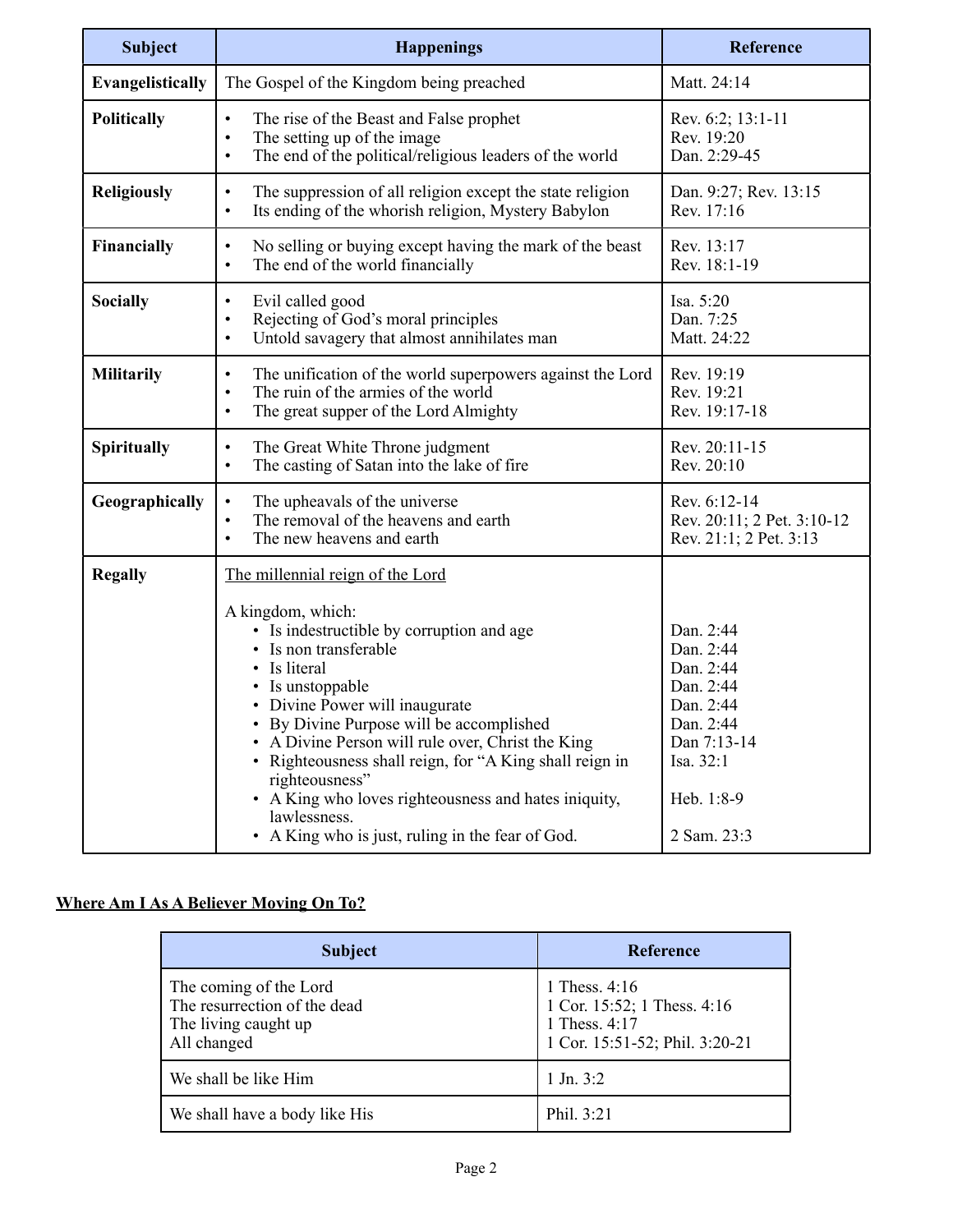| <b>Subject</b>                                      | <b>Reference</b> |
|-----------------------------------------------------|------------------|
| We shall be glorified with Him                      | Rom. 8:17        |
| We shall be His bride without spot or wrinkle       | Eph. 5:27        |
| We shall be led by Him to living fountains of water | Rev. 7:17        |
| We shall dwell in place of perfect government       | Rev. 4:2         |
| We shall see His face                               | Rev. $22:4$      |
| All tears wiped away and no sorrow, death, etc.     | Rev. 7:17; 21:4  |

# **What If I Die Before The Lord Comes, What Then?**

I am sure there would be very few who, with advancing years, pause in the midst of the business of life and ponder "When I die, what then?" I know I am going to heaven, I shall be with the Lord, and with joyfulness I can sing: "There is a land of pure delight", or "When all my labors and trials are ore", or "When the trumpet of the Lord shall sound and time shall be no more", or "Forever with the Lord, Amen so let it be". The question deep in our hearts is: What is it like "over there"? When I draw my last breath, and possibly imperceptibly to those who may be around me, and I take that last long journey from which there is no return, **What Then**?"

Thank God He has opened the door ever so slightly and given us glimpses into the world beyond. That world is given various names in the scriptures, such as:

- a) "Within the veil" (Heb.  $6:19$ )
- b) "Present with the Lord " (better "at home" with the Lord) (2 Cor. 5:8)
- c) "My Father's house (Jn. 14:2)
- d) "The third Heaven" (2 Cor. 12:2)
- e) "Paradise" (2 Cor. 12:4)
- f) "Glory" (Heb. 2:10)
- g) "Heaven" (Heb. 9:24)
- h) "A place of rest" (Rev. 14:13)

Those who have died in Christ have entered "within the veil", that is into Heaven itself where "God the Judge of all, and to the spirits of just men made perfect, And to Jesus" (Heb. 12:23-24). It is a place where there is "fulness of joy . . . and pleasures for evermore" (Psa 16:11), things are heard which are unspeakable (2 Cor. 12:4) that is, cannot be expressed in human language for everything there is "far better" (Phil. 1:23). It is a sphere where they and we shall know as we are known (1 Cor. 13:12), there will be the knowing of those we never met on earth, for the disciples knew Moses and Elijah (Matt. 17:4). Those who were husband and wife down here, know each other but not as they were for death closes that relationship, and indeed all earthly relationships. There will be no employers and employees, no princes and paupers, no children and aged for we will no more be dealing with the limitations of time and relationship. It is a place of life in its fulness (1 Tim. 4:8); glory (2 Cor. 4:17), beauty (Rev. 21:1-8); holiness (Rev. 21:27); service (Rev. 22.3), worship (Rev. 19:1-3), and rejoicing (Rev. 7:9-10). Those who are already there are being led unto fountains of living waters wherein they have:

- a) A deeper appreciation of all the wonders of God's wisdom
- b) A deeper appreciation of the models of God's grace and message and love
- c) A deeper appreciation of the richness of the person of Christ
- d) A deeper appreciation of the fullness of expression

## **Where Are Unbelievers Moving On To?**

We live in a world which loudly proclaims "God is love", a truth endorsed by the scriptures by explicit words and deeds (1 Jn. 4:8, 10). In men's loud proclamation of this truth there is a deliberate ignoring that "God is light" (1 Jn. 1:5), that God created man for a purpose (Rev. 4:11), and the justice of God demands that the individual is accountable for their works (Rev. 20:12, 13). We cannot insult God by idolatry or calling him a liar. Some time ago I sat with an elderly lady who was exceedingly religious. I asked her: "If God was to set you before Him right now and ask you, give me one reason for letting you into heaven, what would you tell Him?" With an air of dignified assurance she told me how she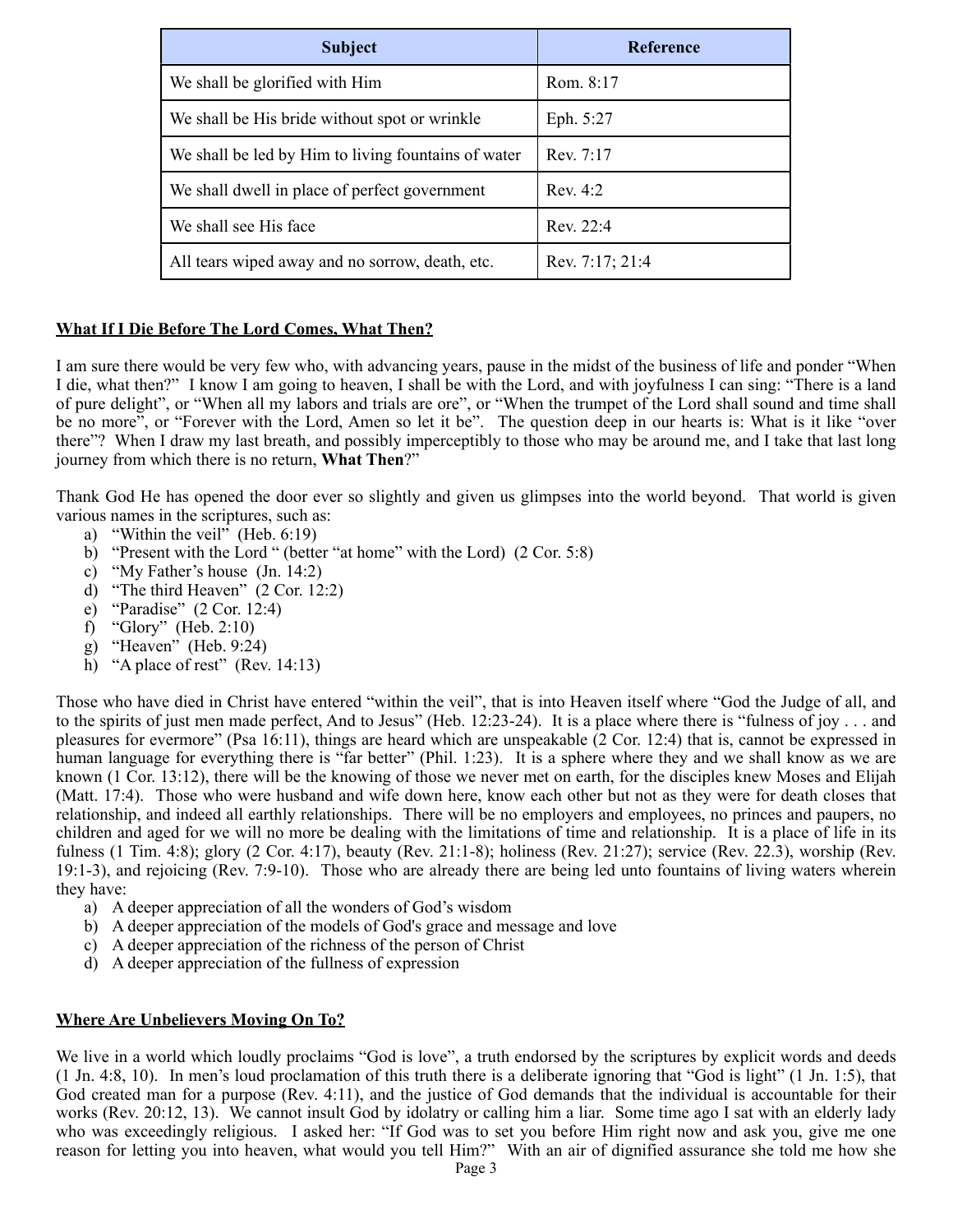was very religious in her ordinances and rituals. I looked at her and told her she was one of the greatest idolators I have ever met and she ought to tell God straight to His face He was a liar. Suddenly her dignified air was gone and she forcefully asked me why I should say such a thing. I replied: "Madam, an idol is anything I depend on other than God, and you are depending on your works to get to Heaven. Secondly, God has said that eternal life is in His Son, and you are saying 'it is in my ordinance keeping and religious rituals'. God has said the only way of salvation is in the finished work of Christ without any rituals, ordinances or any works of mine." This lady was throwing God's invitation of salvation back in His face, she was living as if her works could satisfy God. Tenderly I told her that God is the God of love and sent His Son to be the Savior of all who would depend completely on Him for salvation. I told her of how she could know her sins forgiven and have peace with God and the blessed relief of knowing with assurance that Hell is a place she would never enter. I also had to warn her that if an individual rejects God's offer of forgiveness through the finished substitutionary work of Christ, then God's justice must run its course. God has done all He can do when He put the penalty for my sins on His Son, and as a free gift, offers salvation. If I reject that offer then God has no alternative but to punish the individual for their sins. There must be no mistaking this, every individual, irrespective of clime, color, creed, or culture, must face the reality that it is:

## **Heaven or Hell for all eternity -** *which?*

The moment an individual dies having rejected God's salvation, at that split second they are aware they are condemned to hell forever. Some years ago I was down at the ovens in a crematorium. Two bodies were being cremated. As I looked into the ovens the thought came to me, what if I went into a deep coma, void of any life signs, and was to be cremated. The service is finished and the casket with my body is slid into the oven. The moment the oven door closes, I suddenly snap out of the coma and realize where I am and what is about to happen. What would my response be? Unspeakable terror!! Then I thought, the moment an unsaved person dies they are immediately in Hell and have gone from:

> Opportunity to no hope Theory to reality Laughter to weeping and wailing Life to eternal and spiritual darkness Satisfaction to unconsolable grief

May this meditation be used to cause many to stop and think, to consider their latter end, and ask "**What Then**?"

When the great factory-plants of our cities Have turned-out their last finished works, When our merchants have sold their last products. And sent home the last of the clerks; When our banks have transacted their business, And paid out the last dividend; When the Judge of the Earth calls a reckoning, And asks for a balance - *WHAT THEN?*

When the Church choir has sung its last anthem, And the preacher has made his last prayer; When the people have heard their last sermon. And the sound has died out on the air; When the Bible lies closed on the pulpit, And the pews are all empty of men, When each one stands facing his record, And the Great Book is opened - *WHAT THEN?*

When the actors have played their last drama, And the mimic has made his last fun, When the film has flashed its last picture, And the billboard displayed its last run; When the crowds seeking pleasure have vanished, And gone out in the darkness again, When the trumpet of ages is sounded, And we all stand before Him - *WHAT THEN?*